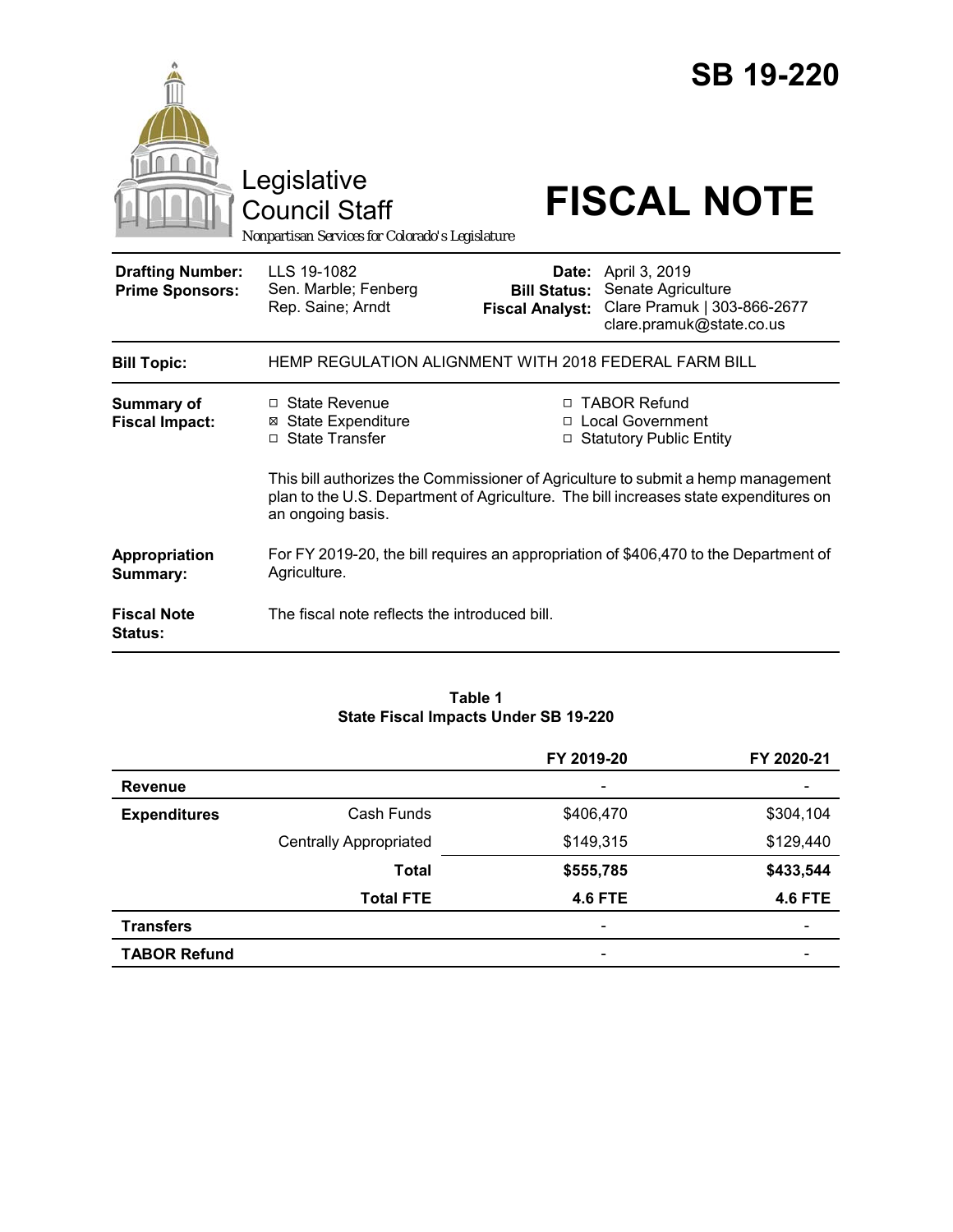April 3, 2019

## **Summary of Legislation**

This bill authorizes the Commissioner of Agriculture to draft and submit a hemp management plan in accordance with requirements set forth by the Secretary of the United States Department of Agriculture (USDA) pursuant to the Agricultural Improvement Act of 2018, also known as the 2018 Farm Bill. The commissioner may consult with stakeholders in developing the plan. The bill also modifies the definition of industrial hemp or hemp to conform with the federal definition.

## **Background**

Amendment 64, passed by the voters in 2012, differentiated industrial hemp from marijuana and required the General Assembly to enact legislation governing the cultivation, processing, and sale of industrial hemp. The Colorado Department of Agriculture's (CDA) Industrial Hemp Registration Program regulates the cultivation of industrial hemp and administers a certified seed program. The program is cash funded by fees paid by hemp growers and an appropriation from the Marijuana Tax Cash Fund. In FY 2018-19, there were 943 farm registrants and approximately 300 samples were collected and analyzed by the CDA for Delta-9 Tetrahydrocannabinol (THC) content, which must be no more 0.3 percent for the product to be considered industrial hemp.

The 2018 Farm Bill removed hemp from the Controlled Substances Act and made hemp more of a mainstream agricultural product, but with a regulatory requirement. Regulation of hemp crops can be conducted at the state or federal level. For a state to regulate hemp growers, it will need to get approval for its state plan from the USDA.

# **Assumptions**

The fiscal note assumes that:

- the hemp management plan required by the USDA will have more regulatory requirements than the current regulatory program at CDA;
- the hemp management plan will be approved by the USDA; and
- federal decriminalization of hemp will increase the number of registrants and program expenditures.

#### **State Expenditures**

This bill will increase expenditures for the CDA by \$555,785 and 4.6 FTE in FY 2019-20 and \$433,544 and 4.6 FTE in FY 2020-21 from the Industrial Hemp Registration Program Cash Fund. These costs are shown in Table 2 and explained below.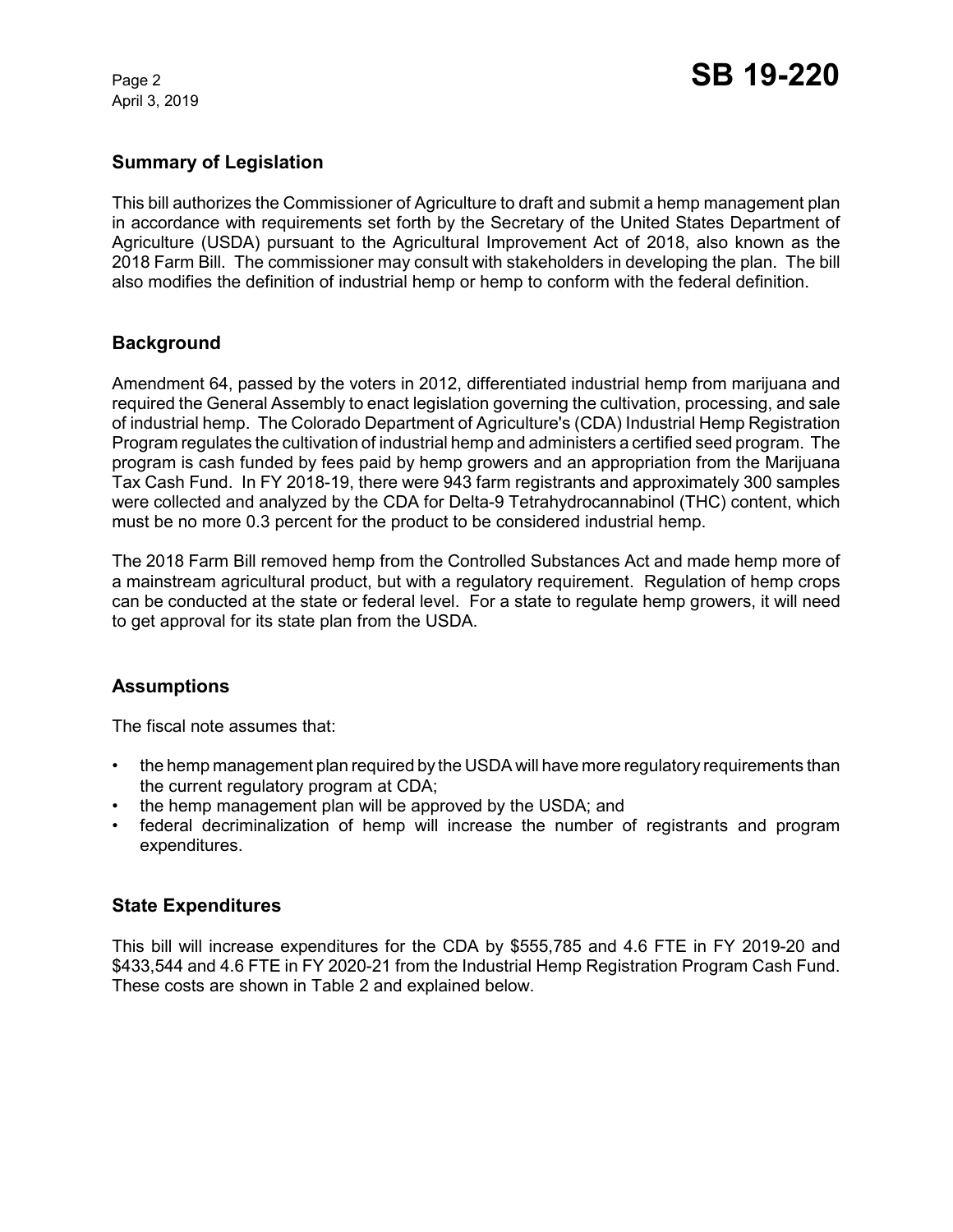**Table 2 Expenditures Under SB 19-220**

|                                                    | FY 2019-20     | FY 2020-21     |
|----------------------------------------------------|----------------|----------------|
| <b>Department of Agriculture</b>                   |                |                |
| <b>Personal Services</b>                           | \$243.545      | \$256,509      |
| <b>Operating Expenses and Capital Outlay Costs</b> | \$37,885       | \$14,370       |
| Outreach and Education                             | \$40,000       | \$20,000       |
| Laboratory Instruments, Supplies, Maintenance      | \$83,800       | \$9,265        |
| Vehicle and Mileage                                | \$1,240        | \$3,960        |
| Centrally Appropriated Costs*                      | \$149.315      | \$129,440      |
| <b>Total Cost</b>                                  | \$555,785      | \$433,544      |
| <b>Total FTE</b>                                   | <b>4.6 FTE</b> | <b>4.6 FTE</b> |

 *\* Centrally appropriated costs are not included in the bill's appropriation.*

**Staffing.** The CDA requires additional staffing to implement the hemp management plan and address the increase in registrants. These include:

- 1.0 FTE Administrator III to oversee the licensing operations and outreach to industry.
- 1.0 FTE Administrative Assistant II to address the increase in registration, to compile planting and harvest reports, and answer the high volume of phone calls coming from registrants and the public.
- 1.0 FTE Compliance Specialist I/II to collect hemp samples as part of compliance investigations and to dispose of hot hemp (above 0.3 percent THC) as part of a new mandate from the 2018 Farm Bill. This position begins as a level one and is upgraded to a level two in FY 2020-21.
- 1.5 FTE Physical Scientist Research/Scientist to process an increase in hemp samples and to address an increase in quality review for the program. This quality review is required to maintain laboratory accreditation. This position begins as a level one and is upgraded to a level two in FY 2020-21.
- 0.1 FTE Program Manager III to account for the increased time and resources for the management of the sampling process, the CDA will allocate 5 percent of the current Director of the Division of Laboratory Services to the Industrial Hemp Registration Program.

Staff will require a vehicle for \$1,000 in FY 2019-20 and \$3,000 in FY 2020-21 with costs to be reappropriated to the Department of Personnel and Administration.

**Operating Expenses and Capital Outlay.** This includes the costs for computers, furniture, telephones, and supplies, as well as \$10,000 per year for data analytics software.

**Biochemistry laboratory.** To process an increased number of hemp samples, the CDA will add equipment and software to its biochemistry laboratory in FY 2019-20. These include the following:

- gas chromatograph with dual flame ionization detectors (GC-FID) (\$65,000);
- dedicated hemp drying oven (\$9,000);
- computer and software upgrade for existing GC-FID system (\$5,800); and
- consumable testing supplies for hemp analysis (\$4,000) which will be an ongoing cost.